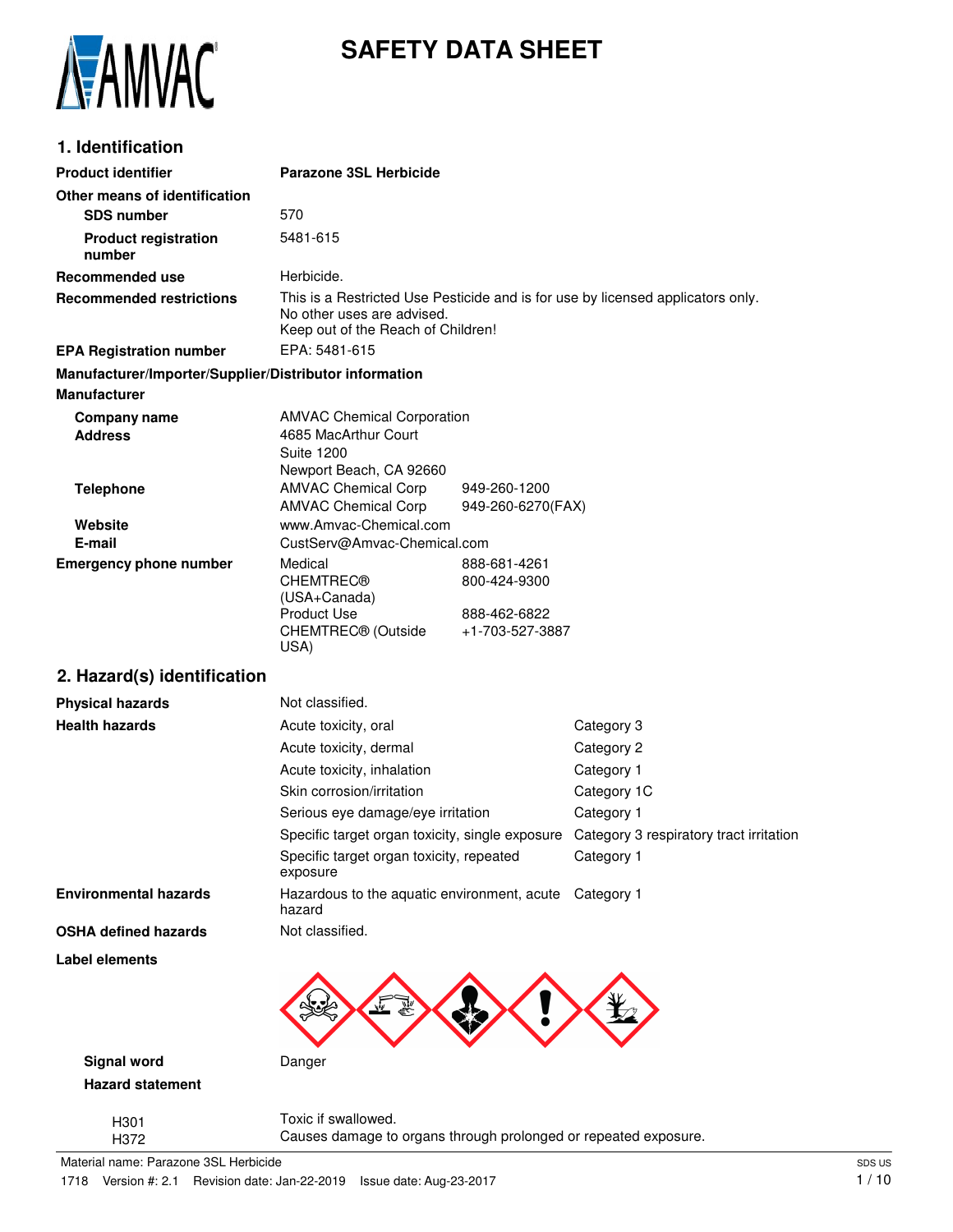| H <sub>301</sub>  | Toxic if swallowed.                      |
|-------------------|------------------------------------------|
| H310              | Fatal in contact with skin.              |
| H330              | Fatal if inhaled.                        |
| H <sub>3</sub> 14 | Causes severe skin burns and eye damage. |
| H318              | Causes serious eye damage.               |
| H335              | May cause respiratory irritation.        |
| H <sub>370</sub>  | Causes damage to organs.                 |
| H400              | Very toxic to aquatic life.              |

### **Precautionary statement**

### **Prevention**

| P <sub>264</sub> | Wash thoroughly after handling.                                            |
|------------------|----------------------------------------------------------------------------|
| P <sub>273</sub> | Avoid release to the environment.                                          |
| P <sub>260</sub> | Do not breathe mist or vapor.                                              |
| P <sub>262</sub> | Do not get in eyes, on skin, or on clothing.                               |
| P <sub>270</sub> | Do not eat, drink or smoke when using this product.                        |
| P <sub>271</sub> | Use only outdoors or in a well-ventilated area.                            |
| P <sub>280</sub> | Wear protective gloves/protective clothing/eye protection/face protection. |
| P <sub>284</sub> | Wear respiratory protection.                                               |
|                  |                                                                            |

### **Response**

| $P301 + P310$                                | If swallowed: Immediately call a poison center/doctor.                                                                                                                                                                                                                                                                                                                                                                                                                                                                                                 |
|----------------------------------------------|--------------------------------------------------------------------------------------------------------------------------------------------------------------------------------------------------------------------------------------------------------------------------------------------------------------------------------------------------------------------------------------------------------------------------------------------------------------------------------------------------------------------------------------------------------|
| $P301 + P330 +$<br>P331                      | If swallowed: Rinse mouth. Do NOT induce vomiting.                                                                                                                                                                                                                                                                                                                                                                                                                                                                                                     |
| $P303 + P361 +$<br>P353<br>$P304 + P340$     | If on skin (or hair): Take off immediately all contaminated clothing. Rinse skin with water/shower.<br>If inhaled: Remove person to fresh air and keep comfortable for breathing.                                                                                                                                                                                                                                                                                                                                                                      |
| $P305 + P351 +$<br>P338                      | If in eyes: Rinse cautiously with water for several minutes. Remove contact lenses, if present and<br>easy to do. Continue rinsing.                                                                                                                                                                                                                                                                                                                                                                                                                    |
| $P361 + P364$<br>P310<br>P391                | Take off immediately all contaminated clothing and wash it before reuse.<br>Immediately call a POISON CENTER/doctor.<br>Collect spillage.                                                                                                                                                                                                                                                                                                                                                                                                              |
| <b>Storage</b>                               |                                                                                                                                                                                                                                                                                                                                                                                                                                                                                                                                                        |
| P405<br>$P403 + P233$                        | Store locked up.<br>Store in a well-ventilated place. Keep container tightly closed.                                                                                                                                                                                                                                                                                                                                                                                                                                                                   |
| <b>Disposal</b>                              |                                                                                                                                                                                                                                                                                                                                                                                                                                                                                                                                                        |
| P <sub>501</sub>                             | Dispose of contents/container in accordance with local/regional/national/international regulations.                                                                                                                                                                                                                                                                                                                                                                                                                                                    |
| Hazard(s) not otherwise<br>classified (HNOC) | None known.                                                                                                                                                                                                                                                                                                                                                                                                                                                                                                                                            |
| <b>Supplemental information</b>              | This is a pesticide product registered by the United States Environmental Protection Agency and<br>is subject to certain labeling requirements under federal pesticide law. These requirements differ<br>from the classification criteria and hazard information required for safety data sheets (SDS), and<br>for workplace labels of non-pesticide chemicals. The hazard information required on the pesticide<br>label is reproduced in section 15. The pesticide label also includes other important information,<br>including directions for use. |

# **3. Composition/information on ingredients**

# **Mixtures**

| <b>Chemical name</b>  | Common name and synonyms                                                                           | <b>CAS number</b> | %             |
|-----------------------|----------------------------------------------------------------------------------------------------|-------------------|---------------|
| Paraguat dichloride   | Paraguat-dichloride<br>1,1'-Dimethyl 4,4'-bipyridinium dichloride                                  | 1910-42-5         | $42.5 - 45.1$ |
| 4. First-aid measures |                                                                                                    |                   |               |
| <b>Inhalation</b>     | Remove victim to fresh air and keep at rest in a position comfortable for breathing. Call a poison |                   |               |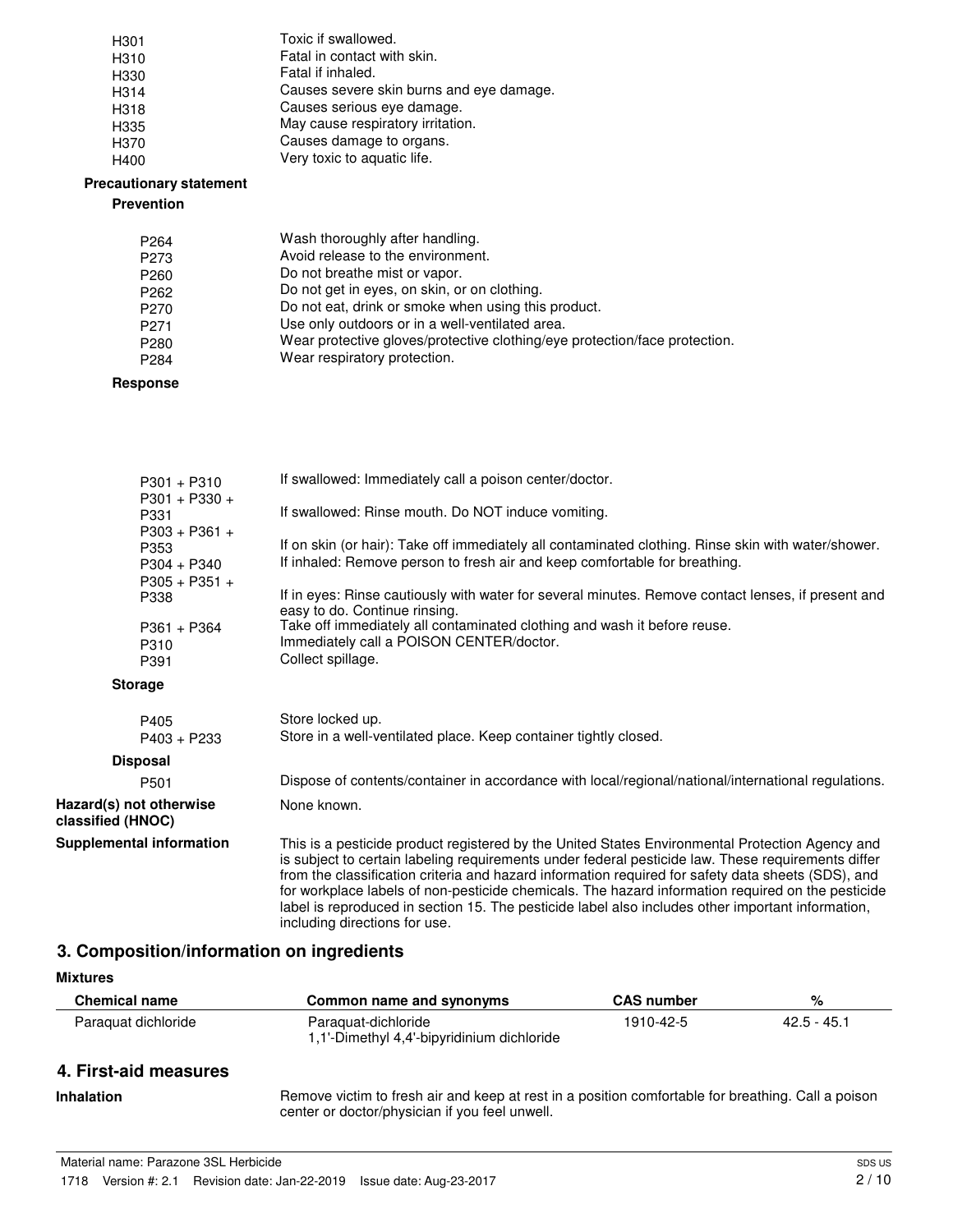| <b>Skin contact</b>                                                          | Take off immediately all contaminated clothing. Rinse skin with water/shower. Call a physician or<br>poison control center immediately. Chemical burns must be treated by a physician. Wash<br>contaminated clothing before reuse.                                                                                                                                                                                                                                   |
|------------------------------------------------------------------------------|----------------------------------------------------------------------------------------------------------------------------------------------------------------------------------------------------------------------------------------------------------------------------------------------------------------------------------------------------------------------------------------------------------------------------------------------------------------------|
| Eye contact                                                                  | Immediately flush eyes with plenty of water for at least 15 minutes. Remove contact lenses, if<br>present and easy to do. Continue rinsing. Call a physician or poison control center immediately.                                                                                                                                                                                                                                                                   |
| Ingestion                                                                    | Call a physician or poison control center immediately. Rinse mouth. Do not induce vomiting. If<br>vomiting occurs, keep head low so that stomach content doesn't get into the lungs. Have person<br>sip a glass of water if able to swallow                                                                                                                                                                                                                          |
| <b>Most important</b><br>symptoms/effects, acute and<br>delayed              | Burning pain and severe corrosive skin damage. Causes serious eye damage. Symptoms may<br>include stinging, tearing, redness, swelling, and blurred vision. May cause respiratory irritation.<br>Prolonged exposure may cause chronic effects. May cause drowsiness or dizziness. Ingestion<br>may cause severe burns to mouth, throat or stomach.                                                                                                                   |
| Indication of immediate<br>medical attention and special<br>treatment needed | Provide general supportive measures and treat symptomatically. Chemical burns: Flush with water<br>immediately. While flushing, remove clothes which do not adhere to affected area. Call an<br>ambulance. Continue flushing during transport to hospital. Keep victim warm. Keep victim under<br>observation. Symptoms may be delayed. In case of ingestion consider gastric lavage with<br>protected airway, administration of activated charcoal.                 |
| <b>General information</b>                                                   | Take off immediately all contaminated clothing. If you feel unwell, seek medical advice (show the<br>label where possible). Ensure that medical personnel are aware of the material(s) involved, and<br>take precautions to protect themselves. Show this safety data sheet to the doctor in attendance.<br>Discard any shoes or clothing items that cannot be decontaminated.                                                                                       |
| 5. Fire-fighting measures                                                    |                                                                                                                                                                                                                                                                                                                                                                                                                                                                      |
| Suitable extinguishing media                                                 | Water spray. Foam. Powder. Carbon dioxide (CO2). Foam or dry chemical systems are preferred<br>to prevent environmental damage from excessive water runoff.                                                                                                                                                                                                                                                                                                          |
| Unsuitable extinguishing<br>media                                            | Not available.                                                                                                                                                                                                                                                                                                                                                                                                                                                       |
| Specific hazards arising from<br>the chemical                                | During fire, gases hazardous to health may be formed.                                                                                                                                                                                                                                                                                                                                                                                                                |
| Special protective equipment<br>and precautions for firefighters             | Self-contained breathing apparatus and full protective clothing must be worn in case of fire.                                                                                                                                                                                                                                                                                                                                                                        |
| <b>Fire fighting</b><br>equipment/instructions                               | Move containers from fire area if you can do so without risk.                                                                                                                                                                                                                                                                                                                                                                                                        |
| <b>Specific methods</b>                                                      | Use standard firefighting procedures and consider the hazards of other involved materials.                                                                                                                                                                                                                                                                                                                                                                           |
| <b>General fire hazards</b>                                                  | No unusual fire or explosion hazards noted.                                                                                                                                                                                                                                                                                                                                                                                                                          |
| 6. Accidental release measures                                               |                                                                                                                                                                                                                                                                                                                                                                                                                                                                      |
| Personal precautions,<br>protective equipment and<br>emergency procedures    | Keep unnecessary personnel away. Keep people away from and upwind of spill/leak. Wear<br>appropriate protective equipment and clothing during clean-up. Do not breathe mist or vapor. Do<br>not touch damaged containers or spilled material unless wearing appropriate protective clothing.<br>Ensure adequate ventilation. Local authorities should be advised if significant spillages cannot be<br>contained. For personal protection, see section 8 of the SDS. |
| <b>Methods and materials for</b><br>containment and cleaning up              | This product is miscible in water. Prevent entry into waterways, sewer, basements or confined<br>areas.                                                                                                                                                                                                                                                                                                                                                              |
|                                                                              | Large Spills: Stop the flow of material, if this is without risk. Dike the spilled material, where this is<br>possible. Absorb in vermiculite, dry sand or earth and place into containers. Following product<br>recovery, flush area with water.                                                                                                                                                                                                                    |
|                                                                              | Small Spills: Clean surface thoroughly to remove residual contamination.                                                                                                                                                                                                                                                                                                                                                                                             |
|                                                                              | Never return spills to original containers for re-use. For waste disposal, see section 13 of the SDS.<br>Siphon the spilled liquid into a recovery drum for reuse or disposal, depending on the<br>circumstances.                                                                                                                                                                                                                                                    |
| <b>Environmental precautions</b>                                             | Avoid release to the environment. Inform appropriate managerial or supervisory personnel of all<br>environmental releases. Prevent further leakage or spillage if safe to do so. Avoid discharge into<br>drains, water courses or onto the ground.                                                                                                                                                                                                                   |
| 7. Handling and storage                                                      |                                                                                                                                                                                                                                                                                                                                                                                                                                                                      |
| <b>Precautions for safe handling</b>                                         | Do not get in eyes, on skin, or on clothing. Do not taste or swallow. Avoid prolonged exposure.<br>When using, do not eat, drink or smoke. Use only outdoors or in a well-ventilated area. Wear<br>appropriate personal protective equipment. Avoid release to the environment. Wash contaminated<br>clothing before reuse. Observe good industrial hygiene practices.                                                                                               |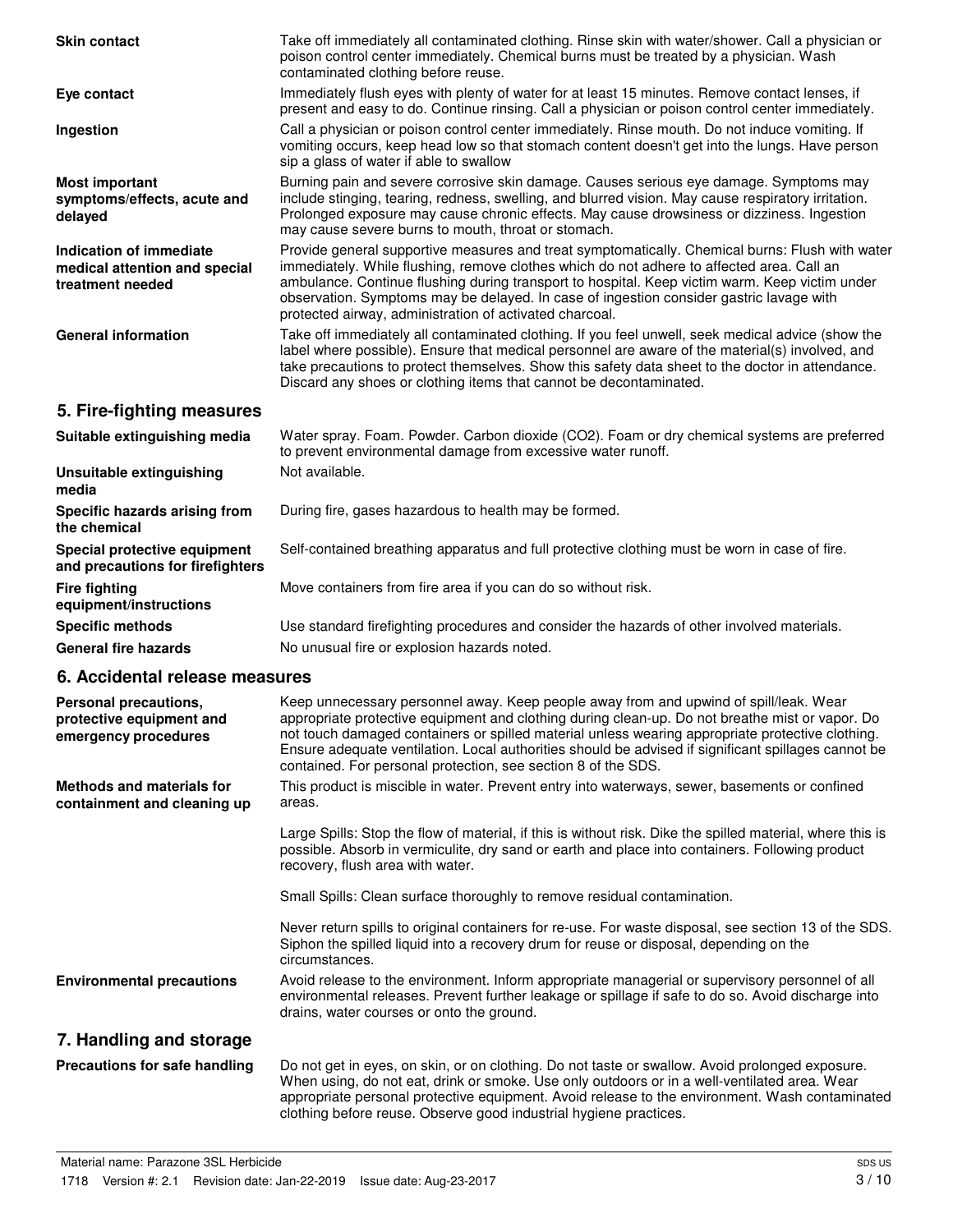Store locked up. Store in tightly closed container. Store in a well-ventilated place. Store away from incompatible materials (see Section 10 of the SDS). Keep away from excessive heat. Do not store or transport below 0°C/32°F.

# **8. Exposure controls/personal protection**

### **Occupational exposure limits**

The following constituents are the only constituents of the product which have a PEL, TLV or other recommended exposure limit. At this time, the other constituents have no known exposure limits.

| <b>Components</b>                                                                        | US. OSHA Table Z-1 Limits for Air Contaminants (29 CFR 1910.1000)<br><b>Type</b>                                                                                                                                                                                                        |                           | Value                             | Form                                                                                                                                                                                                                                                                                                                                                                                                       |
|------------------------------------------------------------------------------------------|-----------------------------------------------------------------------------------------------------------------------------------------------------------------------------------------------------------------------------------------------------------------------------------------|---------------------------|-----------------------------------|------------------------------------------------------------------------------------------------------------------------------------------------------------------------------------------------------------------------------------------------------------------------------------------------------------------------------------------------------------------------------------------------------------|
| Paraquat dichloride (CAS<br>1910-42-5)                                                   | PEL                                                                                                                                                                                                                                                                                     |                           | $0.5$ mg/m $3$                    | Respirable dust.                                                                                                                                                                                                                                                                                                                                                                                           |
| <b>US. ACGIH Threshold Limit Values</b>                                                  |                                                                                                                                                                                                                                                                                         |                           |                                   |                                                                                                                                                                                                                                                                                                                                                                                                            |
| <b>Components</b>                                                                        | <b>Type</b>                                                                                                                                                                                                                                                                             |                           | <b>Value</b>                      | <b>Form</b>                                                                                                                                                                                                                                                                                                                                                                                                |
| Paraquat dichloride (CAS<br>1910-42-5)                                                   | <b>TWA</b>                                                                                                                                                                                                                                                                              |                           | $0.5$ mg/m $3$                    | Inhalable fraction.                                                                                                                                                                                                                                                                                                                                                                                        |
| US. NIOSH: Pocket Guide to Chemical Hazards                                              |                                                                                                                                                                                                                                                                                         |                           |                                   |                                                                                                                                                                                                                                                                                                                                                                                                            |
| <b>Components</b>                                                                        | <b>Type</b>                                                                                                                                                                                                                                                                             |                           | Value                             | Form                                                                                                                                                                                                                                                                                                                                                                                                       |
| Paraquat dichloride (CAS<br>1910-42-5)                                                   | <b>TWA</b>                                                                                                                                                                                                                                                                              |                           | $0.1$ mg/m $3$                    | Respirable.                                                                                                                                                                                                                                                                                                                                                                                                |
| <b>Biological limit values</b>                                                           | No biological exposure limits noted for the ingredient(s).                                                                                                                                                                                                                              |                           |                                   |                                                                                                                                                                                                                                                                                                                                                                                                            |
| <b>Exposure guidelines</b>                                                               |                                                                                                                                                                                                                                                                                         |                           |                                   |                                                                                                                                                                                                                                                                                                                                                                                                            |
| US - California OELs: Skin designation                                                   |                                                                                                                                                                                                                                                                                         |                           |                                   |                                                                                                                                                                                                                                                                                                                                                                                                            |
| Paraquat dichloride (CAS 1910-42-5)<br>US - Minnesota Haz Subs: Skin designation applies |                                                                                                                                                                                                                                                                                         |                           | Can be absorbed through the skin. |                                                                                                                                                                                                                                                                                                                                                                                                            |
| Paraquat dichloride (CAS 1910-42-5)<br>US - Tennessee OELs: Skin designation             |                                                                                                                                                                                                                                                                                         | Skin designation applies. |                                   |                                                                                                                                                                                                                                                                                                                                                                                                            |
| Paraquat dichloride (CAS 1910-42-5)<br>US ACGIH Threshold Limit Values: Skin designation |                                                                                                                                                                                                                                                                                         |                           | Can be absorbed through the skin. |                                                                                                                                                                                                                                                                                                                                                                                                            |
| Paraquat dichloride (CAS 1910-42-5)                                                      | US NIOSH Pocket Guide to Chemical Hazards: Skin designation                                                                                                                                                                                                                             |                           | Can be absorbed through the skin. |                                                                                                                                                                                                                                                                                                                                                                                                            |
| Paraquat dichloride (CAS 1910-42-5)                                                      | US. OSHA Table Z-1 Limits for Air Contaminants (29 CFR 1910.1000)                                                                                                                                                                                                                       |                           | Can be absorbed through the skin. |                                                                                                                                                                                                                                                                                                                                                                                                            |
| Paraquat dichloride (CAS 1910-42-5)                                                      |                                                                                                                                                                                                                                                                                         |                           | Can be absorbed through the skin. |                                                                                                                                                                                                                                                                                                                                                                                                            |
| Appropriate engineering<br>controls                                                      | wash facilities and emergency shower must be available when handling this product.                                                                                                                                                                                                      |                           |                                   | Good general ventilation (typically 10 air changes per hour) should be used. Ventilation rates<br>should be matched to conditions. If applicable, use process enclosures, local exhaust ventilation,<br>or other engineering controls to maintain airborne levels below recommended exposure limits. If<br>exposure limits have not been established, maintain airborne levels to an acceptable level. Eye |
| Individual protection measures, such as personal protective equipment                    |                                                                                                                                                                                                                                                                                         |                           |                                   |                                                                                                                                                                                                                                                                                                                                                                                                            |
| Eye/face protection                                                                      | splashing Goggles or a full face shield should be used.                                                                                                                                                                                                                                 |                           |                                   | Wear safety glasses with side shields (or goggles) and a face shield. If there is a potential for                                                                                                                                                                                                                                                                                                          |
| <b>Skin protection</b>                                                                   |                                                                                                                                                                                                                                                                                         |                           |                                   |                                                                                                                                                                                                                                                                                                                                                                                                            |
| <b>Hand protection</b>                                                                   | Wear appropriate chemical resistant gloves. Viton gloves are recommended.                                                                                                                                                                                                               |                           |                                   |                                                                                                                                                                                                                                                                                                                                                                                                            |
| Other                                                                                    | Wear suitable protective clothing. Long-sleeved shirt and long pants or coveralls, socks and<br>chemical resistant closed toe shoes are required. If there is a possibility of splashing or spillage, a<br>chemical resistant apron or chemical resistant coverall should also be worn. |                           |                                   |                                                                                                                                                                                                                                                                                                                                                                                                            |
| <b>Respiratory protection</b>                                                            | been established), an approved respirator must be worn.                                                                                                                                                                                                                                 |                           |                                   | If engineering controls do not maintain airborne concentrations below recommended exposure<br>limits (where applicable) or to an acceptable level (in countries where exposure limits have not                                                                                                                                                                                                             |
| <b>Thermal hazards</b>                                                                   | Wear appropriate thermal protective clothing, when necessary.                                                                                                                                                                                                                           |                           |                                   |                                                                                                                                                                                                                                                                                                                                                                                                            |
| General hygiene<br>considerations                                                        | Keep away from food and drink. Always observe good personal hygiene measures, such as<br>work clothing and protective equipment to remove contaminants.                                                                                                                                 |                           |                                   | washing after handling the material and before eating, drinking, and/or smoking. Routinely wash                                                                                                                                                                                                                                                                                                            |

# **9. Physical and chemical properties**

#### **Appearance**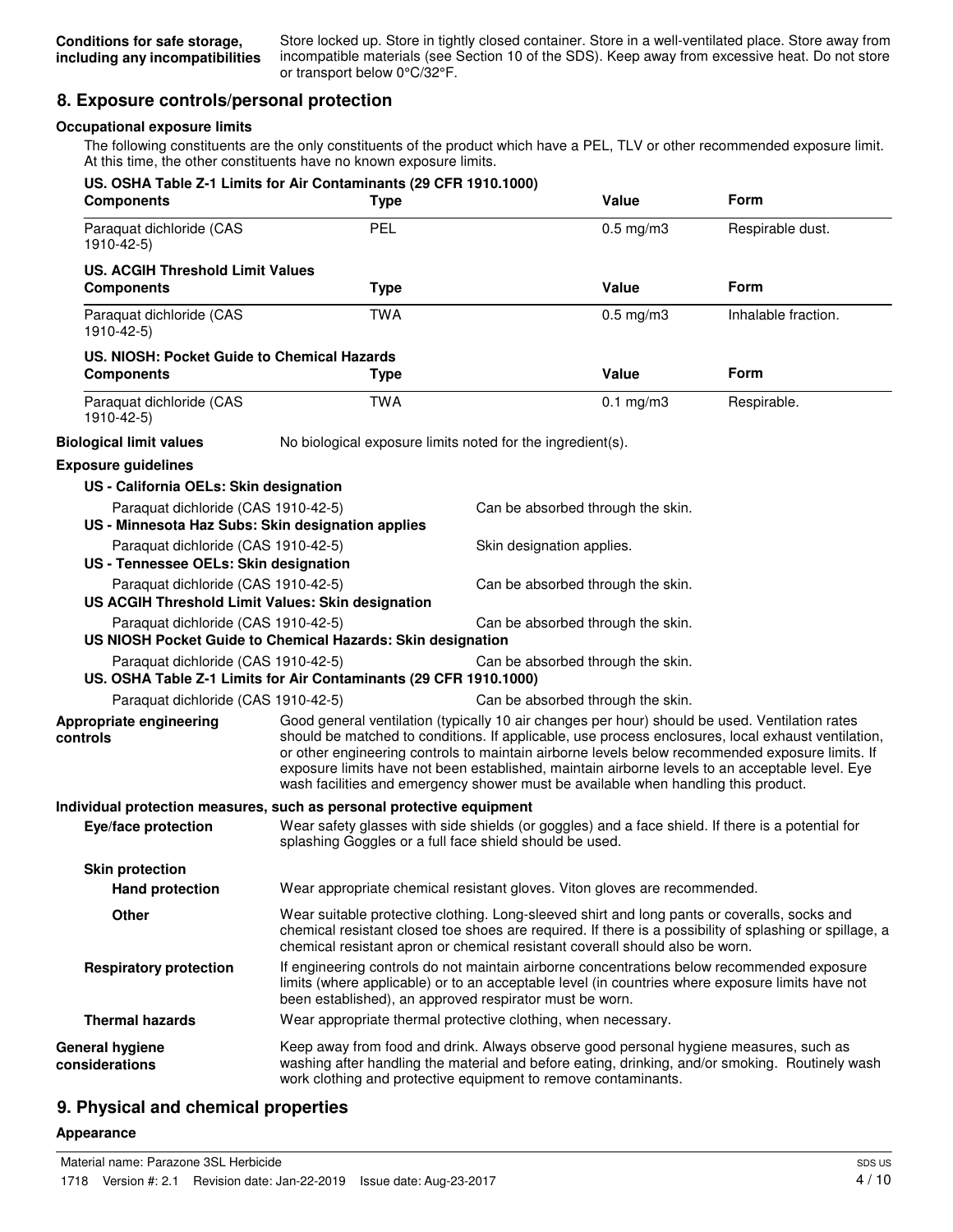| <b>Physical state</b>                        | Liquid.                                                                                                                                                       |
|----------------------------------------------|---------------------------------------------------------------------------------------------------------------------------------------------------------------|
| Form                                         | Liquid.                                                                                                                                                       |
| Color                                        | Dark green.                                                                                                                                                   |
| Odor                                         | Strong. Pungent.                                                                                                                                              |
| <b>Odor threshold</b>                        | Not available.                                                                                                                                                |
| pH                                           | $3.5 - 4$                                                                                                                                                     |
| Melting point/freezing point                 | Not available.                                                                                                                                                |
| Initial boiling point and boiling<br>range   | Not available.                                                                                                                                                |
| <b>Flash point</b>                           | $>$ 212 °F ( $>$ 100 °C)                                                                                                                                      |
| <b>Evaporation rate</b>                      | Not available.                                                                                                                                                |
| Flammability (solid, gas)                    | Not applicable.                                                                                                                                               |
| Upper/lower flammability or explosive limits |                                                                                                                                                               |
| <b>Flammability limit - lower</b><br>(%)     | Not available.                                                                                                                                                |
| <b>Flammability limit - upper</b><br>(%)     | Not available.                                                                                                                                                |
| Explosive limit - lower (%)                  | Not available.                                                                                                                                                |
| Explosive limit - upper (%)                  | Not available.                                                                                                                                                |
| Vapor pressure                               | Not available.                                                                                                                                                |
| Vapor density                                | Not available.                                                                                                                                                |
| <b>Relative density</b>                      | 1.135 $g/cm3$                                                                                                                                                 |
| Solubility(ies)                              |                                                                                                                                                               |
| Solubility (water)                           | Miscible                                                                                                                                                      |
| <b>Auto-ignition temperature</b>             | > 1157 °F (> 625 °C)                                                                                                                                          |
| <b>Decomposition temperature</b>             | Not available.                                                                                                                                                |
| <b>Viscosity</b>                             | Not available.                                                                                                                                                |
| <b>Other information</b>                     |                                                                                                                                                               |
| <b>Bulk density</b>                          | 9.47 lb/gal                                                                                                                                                   |
| <b>Dynamic viscosity</b>                     | 2.44 centistokes, @ 40°C<br>3.65 centistokes, @ 20°C                                                                                                          |
| <b>Explosive properties</b>                  | Not explosive.                                                                                                                                                |
| <b>Oxidizing properties</b>                  | Not oxidizing.                                                                                                                                                |
| 10. Stability and reactivity                 |                                                                                                                                                               |
| Reactivity                                   | The product is stable and non-reactive under normal conditions of use, storage and transport.                                                                 |
| <b>Chemical stability</b>                    | Material is stable under normal conditions.                                                                                                                   |
| <b>Possibility of hazardous</b><br>reactions | Hazardous polymerization does not occur.                                                                                                                      |
| <b>Conditions to avoid</b>                   | Keep away from heat, hot surfaces, sparks, open flames and other ignition sources. Contact with<br>incompatible materials. Avoid temperatures below 0°C/32°F. |

| Incompatible materials         | Aluminum. 10% permanganate solutions and iron powder.                                     |
|--------------------------------|-------------------------------------------------------------------------------------------|
| <b>Hazardous decomposition</b> | No hazardous decomposition products are known. Emits hazardous fumes and smoke of unknown |
| products                       | composition when heated to decomposition or burned.                                       |

# **11. Toxicological information**

# **Information on likely routes of exposure**

| <b>Inhalation</b>   | May cause irritation to the respiratory system. Prolonged inhalation may be harmful. |
|---------------------|--------------------------------------------------------------------------------------|
| <b>Skin contact</b> | Fatal in contact with skin. Causes severe skin burns.                                |
| Eve contact         | Causes serious eye damage.                                                           |
| Ingestion           | Toxic if swallowed. Causes digestive tract burns.                                    |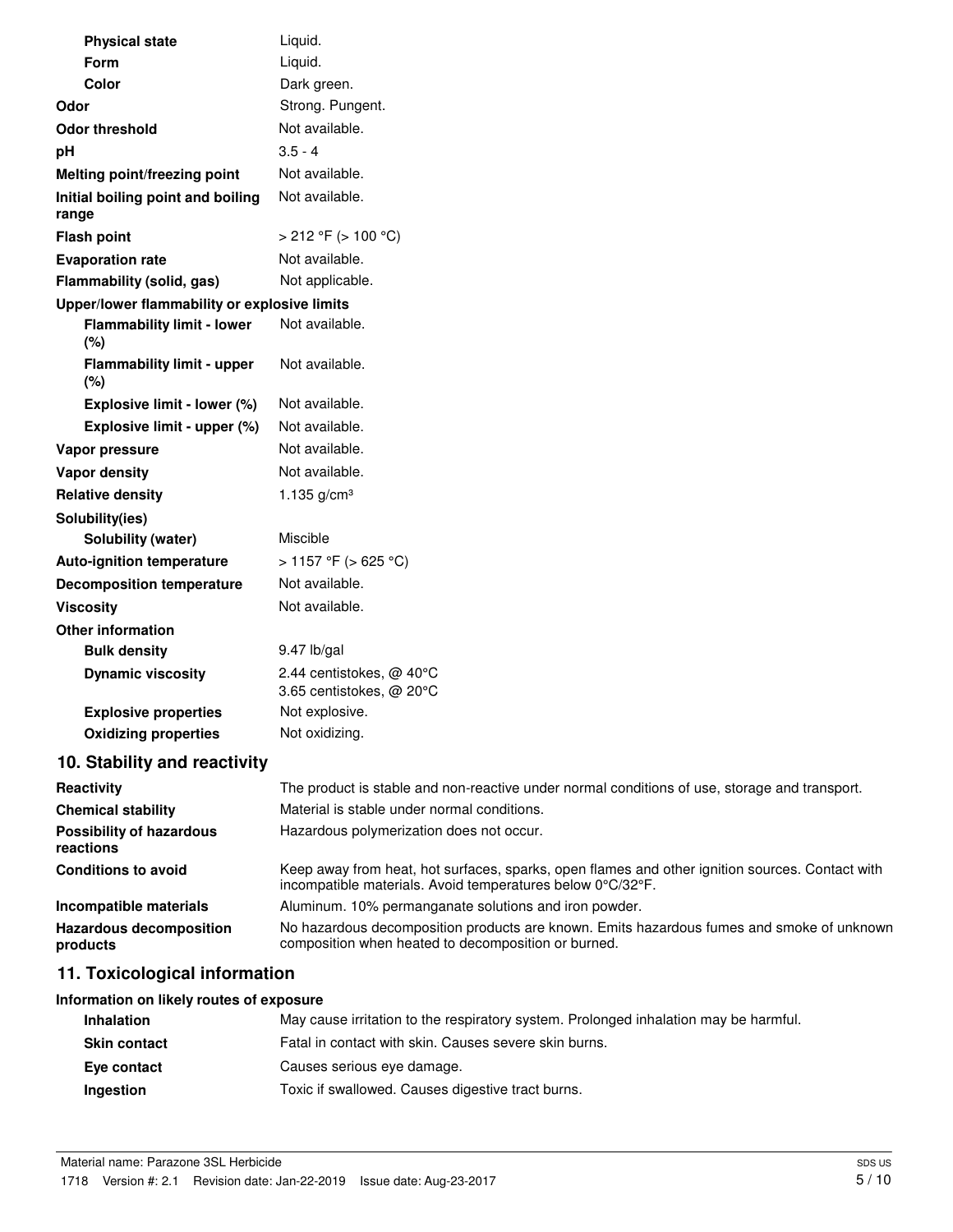Burning pain and severe corrosive skin damage. Causes serious eye damage. Symptoms may include stinging, tearing, redness, swelling, and blurred vision. May cause respiratory irritation.

#### **Information on toxicological effects**

**Acute toxicity** Fatal in contact with skin. Toxic if swallowed. Fatal if inhaled. Causes serious eye damage. Causes severe burns. May cause respiratory irritation.

| <b>Components</b>                                     | <b>Species</b>                                                                                                      | <b>Test Results</b>                                                                                     |  |
|-------------------------------------------------------|---------------------------------------------------------------------------------------------------------------------|---------------------------------------------------------------------------------------------------------|--|
| Paraquat dichloride (CAS 1910-42-5)                   |                                                                                                                     |                                                                                                         |  |
| <b>Acute</b>                                          |                                                                                                                     |                                                                                                         |  |
| Dermal                                                |                                                                                                                     |                                                                                                         |  |
| LD50                                                  | Rabbit                                                                                                              | 325 mg/kg                                                                                               |  |
|                                                       | Rat                                                                                                                 | 80 mg/kg                                                                                                |  |
| Oral                                                  |                                                                                                                     |                                                                                                         |  |
| LD50                                                  | Rat                                                                                                                 | 57 mg/kg                                                                                                |  |
| <b>Skin corrosion/irritation</b>                      | Causes severe skin burns and eye damage.                                                                            |                                                                                                         |  |
| Serious eye damage/eye<br>irritation                  | Causes serious eye damage.                                                                                          |                                                                                                         |  |
| Respiratory or skin sensitization                     |                                                                                                                     |                                                                                                         |  |
| <b>Respiratory sensitization</b>                      | Not a respiratory sensitizer.                                                                                       |                                                                                                         |  |
| <b>Skin sensitization</b>                             | Not a skin sensitizer.                                                                                              |                                                                                                         |  |
| Germ cell mutagenicity                                | No data available to indicate product or any components present at greater than 0.1% are<br>mutagenic or genotoxic. |                                                                                                         |  |
| Carcinogenicity                                       | Not classifiable as to carcinogenicity to humans.                                                                   |                                                                                                         |  |
|                                                       | IARC Monographs. Overall Evaluation of Carcinogenicity                                                              |                                                                                                         |  |
| Not listed.                                           |                                                                                                                     |                                                                                                         |  |
|                                                       | OSHA Specifically Regulated Substances (29 CFR 1910.1001-1052)                                                      |                                                                                                         |  |
| Not regulated.                                        | US. National Toxicology Program (NTP) Report on Carcinogens                                                         |                                                                                                         |  |
| Not listed.                                           |                                                                                                                     |                                                                                                         |  |
| <b>Reproductive toxicity</b>                          | This product is not expected to cause reproductive or developmental effects.                                        |                                                                                                         |  |
| Specific target organ toxicity -<br>single exposure   | May cause respiratory irritation. May cause drowsiness or dizziness.                                                |                                                                                                         |  |
| Specific target organ toxicity -<br>repeated exposure | Causes damage to organs through prolonged or repeated exposure.                                                     |                                                                                                         |  |
| <b>Aspiration hazard</b>                              | Not an aspiration hazard.                                                                                           |                                                                                                         |  |
| <b>Chronic effects</b>                                | Causes damage to organs through prolonged or repeated exposure. Prolonged inhalation may be<br>harmful.             |                                                                                                         |  |
| 12. Ecological information                            |                                                                                                                     |                                                                                                         |  |
| <b>Ecotoxicity</b>                                    |                                                                                                                     | Very toxic to aquatic life. This product is toxic to wildlife. Do not apply directly to water, to areas |  |

where surface water is present, or to intertidal areas below the mean high water mark. Do not contaminate surface or ground water by cleaning equipment or disposal of wastes, including equipment wash water. Parazone 3SL is a contact herbicide that desiccates all green plant tissue. Paraquat dichloride, the active ingredient in this product, is toxic to non-target crops and plants if off-target movement occurs because it desiccates all green plant tissue. Extreme care must be taken to ensure that off-target drift is minimized to the greatest extent possible. Refer to the local and state laws, regulations, guidelines, and spray drift information contained in the "Directions for Use" section of the product labeling for proper application to avoid off-target movement. Do not apply under conditions involving possible drift to food, forage, or other plantings that might be damaged or the crops thereof rendered unfit for sale, use, or consumption. Do not apply when weather conditions favor drift from treated areas. To avoid drift, do not make aerial applications during periods of thermal inversion.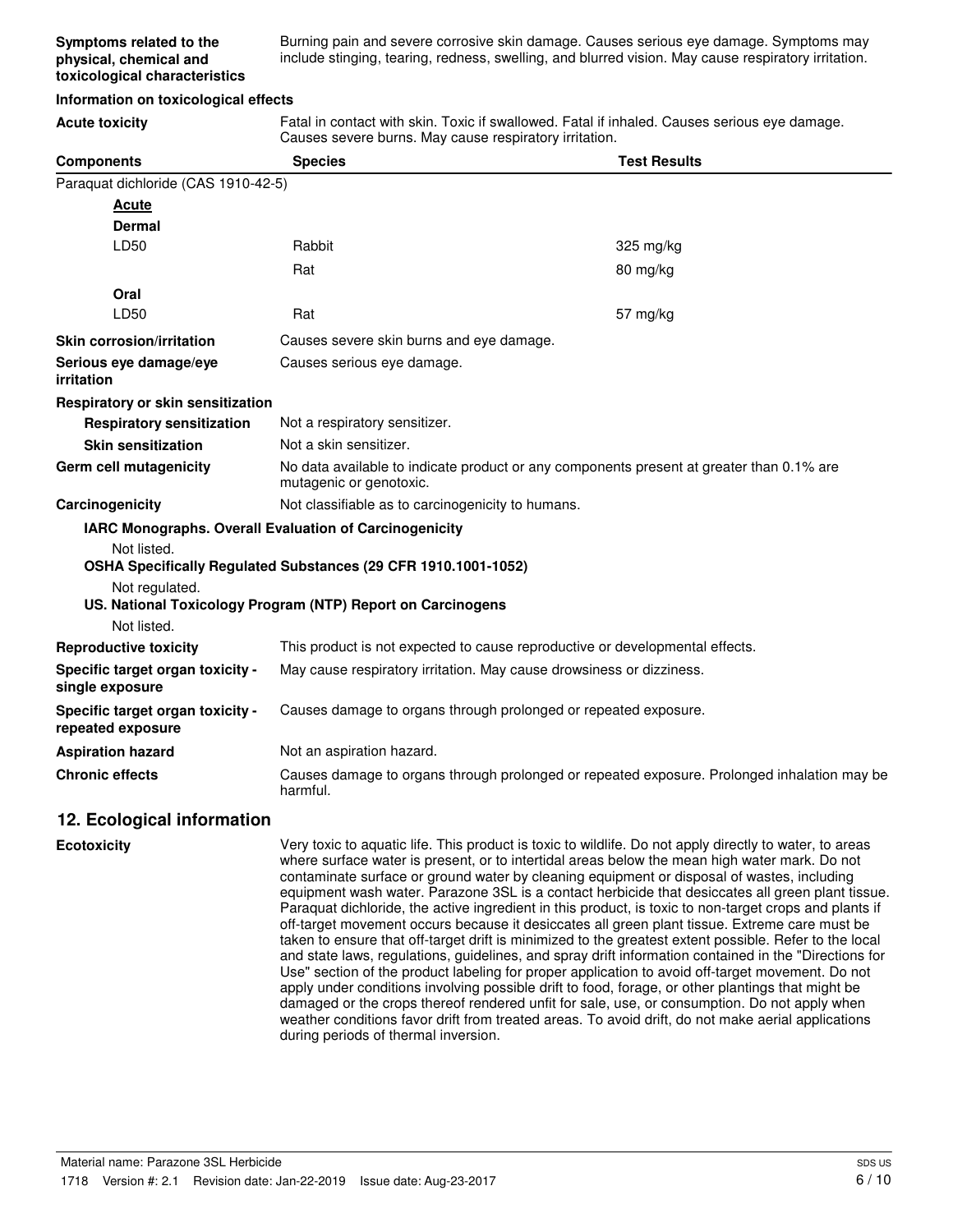| <b>Components</b>                                                        |                                                                                                                                                                                                                        | <b>Species</b>                                                                                                                                                                             | <b>Test Results</b>                                                                                                                                                                                                                                                                                                                                                                                                                                                                                                                                                                                                                                                                                                            |  |
|--------------------------------------------------------------------------|------------------------------------------------------------------------------------------------------------------------------------------------------------------------------------------------------------------------|--------------------------------------------------------------------------------------------------------------------------------------------------------------------------------------------|--------------------------------------------------------------------------------------------------------------------------------------------------------------------------------------------------------------------------------------------------------------------------------------------------------------------------------------------------------------------------------------------------------------------------------------------------------------------------------------------------------------------------------------------------------------------------------------------------------------------------------------------------------------------------------------------------------------------------------|--|
| Paraquat dichloride (CAS 1910-42-5)                                      |                                                                                                                                                                                                                        |                                                                                                                                                                                            |                                                                                                                                                                                                                                                                                                                                                                                                                                                                                                                                                                                                                                                                                                                                |  |
| <b>Aquatic</b>                                                           |                                                                                                                                                                                                                        |                                                                                                                                                                                            |                                                                                                                                                                                                                                                                                                                                                                                                                                                                                                                                                                                                                                                                                                                                |  |
| Algae                                                                    | EC50                                                                                                                                                                                                                   | Green algae (Selenastrum<br>capricornutum)                                                                                                                                                 | 0.32 mg/l, 72 hours                                                                                                                                                                                                                                                                                                                                                                                                                                                                                                                                                                                                                                                                                                            |  |
| Crustacea                                                                | <b>EC50</b>                                                                                                                                                                                                            | Water flea (Daphnia magna)                                                                                                                                                                 | 9.1 - 12.2 mg/l, 48 hours                                                                                                                                                                                                                                                                                                                                                                                                                                                                                                                                                                                                                                                                                                      |  |
| Fish                                                                     | <b>LC50</b>                                                                                                                                                                                                            | Bluegill (Lepomis macrochirus)                                                                                                                                                             | 11 - 19 mg/l, 96 hours                                                                                                                                                                                                                                                                                                                                                                                                                                                                                                                                                                                                                                                                                                         |  |
| Persistence and degradability                                            |                                                                                                                                                                                                                        | No data is available on the degradability of any ingredients in the mixture.                                                                                                               |                                                                                                                                                                                                                                                                                                                                                                                                                                                                                                                                                                                                                                                                                                                                |  |
| <b>Bioaccumulative potential</b>                                         |                                                                                                                                                                                                                        |                                                                                                                                                                                            |                                                                                                                                                                                                                                                                                                                                                                                                                                                                                                                                                                                                                                                                                                                                |  |
| Partition coefficient n-octanol / water (log Kow)<br>Paraquat dichloride |                                                                                                                                                                                                                        | $-4.5$                                                                                                                                                                                     |                                                                                                                                                                                                                                                                                                                                                                                                                                                                                                                                                                                                                                                                                                                                |  |
| <b>Mobility in soil</b>                                                  | No data available.                                                                                                                                                                                                     |                                                                                                                                                                                            |                                                                                                                                                                                                                                                                                                                                                                                                                                                                                                                                                                                                                                                                                                                                |  |
| Other adverse effects                                                    |                                                                                                                                                                                                                        | No other adverse environmental effects (e.g. ozone depletion, photochemical ozone creation<br>potential, endocrine disruption, global warming potential) are expected from this component. |                                                                                                                                                                                                                                                                                                                                                                                                                                                                                                                                                                                                                                                                                                                                |  |
| 13. Disposal considerations                                              |                                                                                                                                                                                                                        |                                                                                                                                                                                            |                                                                                                                                                                                                                                                                                                                                                                                                                                                                                                                                                                                                                                                                                                                                |  |
| <b>Disposal instructions</b>                                             |                                                                                                                                                                                                                        | Waste representative at the nearest EPA regional office for guidance.                                                                                                                      | Collect and reclaim or dispose in sealed containers at licensed waste disposal site. Incinerate the<br>material under controlled conditions in an approved incinerator. Do not allow this material to drain<br>into sewers/water supplies. Do not contaminate ponds, waterways or ditches with chemical or used<br>container. Dispose of contents/container in accordance with local/regional/national/international<br>regulations. Pesticide wastes are toxic. Improper disposal of excess pesticide, spray mixture or<br>rinsate is a violation of Federal law. If these wastes cannot be disposed by use according to label<br>instructions, contact your State Pesticide or Environmental Control Agency or the Hazardous |  |
| <b>Local disposal regulations</b>                                        |                                                                                                                                                                                                                        | Dispose in accordance with all applicable regulations.                                                                                                                                     |                                                                                                                                                                                                                                                                                                                                                                                                                                                                                                                                                                                                                                                                                                                                |  |
| Hazardous waste code                                                     | D002: Waste Corrosive material [pH $\leq$ =2 or =>12.5, or corrosive to steel]<br>The waste code should be assigned in discussion between the user, the producer and the waste<br>disposal company.                    |                                                                                                                                                                                            |                                                                                                                                                                                                                                                                                                                                                                                                                                                                                                                                                                                                                                                                                                                                |  |
| Waste from residues / unused<br>products                                 | Dispose of in accordance with local regulations. Empty containers or liners may retain some<br>product residues. This material and its container must be disposed of in a safe manner (see:<br>Disposal instructions). |                                                                                                                                                                                            |                                                                                                                                                                                                                                                                                                                                                                                                                                                                                                                                                                                                                                                                                                                                |  |
| <b>Contaminated packaging</b>                                            | Since emptied containers may retain product residue, follow label warnings even after container is<br>emptied. Empty containers should be taken to an approved waste handling site for recycling or<br>disposal.       |                                                                                                                                                                                            |                                                                                                                                                                                                                                                                                                                                                                                                                                                                                                                                                                                                                                                                                                                                |  |
| 14. Transport information                                                |                                                                                                                                                                                                                        |                                                                                                                                                                                            |                                                                                                                                                                                                                                                                                                                                                                                                                                                                                                                                                                                                                                                                                                                                |  |
| <b>DOT</b>                                                               |                                                                                                                                                                                                                        |                                                                                                                                                                                            |                                                                                                                                                                                                                                                                                                                                                                                                                                                                                                                                                                                                                                                                                                                                |  |
| <b>UN number</b>                                                         | <b>UN2922</b>                                                                                                                                                                                                          |                                                                                                                                                                                            |                                                                                                                                                                                                                                                                                                                                                                                                                                                                                                                                                                                                                                                                                                                                |  |
| UN proper shipping name                                                  | Corrosive liquids, toxic, n.o.s. (Paraquat dichloride)                                                                                                                                                                 |                                                                                                                                                                                            |                                                                                                                                                                                                                                                                                                                                                                                                                                                                                                                                                                                                                                                                                                                                |  |
| <b>Transport hazard class(es)</b>                                        |                                                                                                                                                                                                                        |                                                                                                                                                                                            |                                                                                                                                                                                                                                                                                                                                                                                                                                                                                                                                                                                                                                                                                                                                |  |
| <b>Class</b>                                                             | 8                                                                                                                                                                                                                      |                                                                                                                                                                                            |                                                                                                                                                                                                                                                                                                                                                                                                                                                                                                                                                                                                                                                                                                                                |  |
| <b>Subsidiary risk</b>                                                   | 6.1(PGIII)                                                                                                                                                                                                             |                                                                                                                                                                                            |                                                                                                                                                                                                                                                                                                                                                                                                                                                                                                                                                                                                                                                                                                                                |  |
| Label(s)                                                                 | 8, 6.1                                                                                                                                                                                                                 |                                                                                                                                                                                            |                                                                                                                                                                                                                                                                                                                                                                                                                                                                                                                                                                                                                                                                                                                                |  |
| Packing group                                                            | $\mathbf{III}$                                                                                                                                                                                                         |                                                                                                                                                                                            |                                                                                                                                                                                                                                                                                                                                                                                                                                                                                                                                                                                                                                                                                                                                |  |
|                                                                          | Special precautions for user Read safety instructions, SDS and emergency procedures before handling.                                                                                                                   |                                                                                                                                                                                            |                                                                                                                                                                                                                                                                                                                                                                                                                                                                                                                                                                                                                                                                                                                                |  |
| <b>Special provisions</b>                                                | IB3, T7, TP1, TP28                                                                                                                                                                                                     |                                                                                                                                                                                            |                                                                                                                                                                                                                                                                                                                                                                                                                                                                                                                                                                                                                                                                                                                                |  |
| <b>Packaging exceptions</b>                                              | 154                                                                                                                                                                                                                    |                                                                                                                                                                                            |                                                                                                                                                                                                                                                                                                                                                                                                                                                                                                                                                                                                                                                                                                                                |  |
| Packaging non bulk                                                       | 203                                                                                                                                                                                                                    |                                                                                                                                                                                            |                                                                                                                                                                                                                                                                                                                                                                                                                                                                                                                                                                                                                                                                                                                                |  |
| Packaging bulk                                                           | 241                                                                                                                                                                                                                    |                                                                                                                                                                                            |                                                                                                                                                                                                                                                                                                                                                                                                                                                                                                                                                                                                                                                                                                                                |  |
| <b>IATA</b>                                                              |                                                                                                                                                                                                                        |                                                                                                                                                                                            |                                                                                                                                                                                                                                                                                                                                                                                                                                                                                                                                                                                                                                                                                                                                |  |
| UN number                                                                | <b>UN2922</b>                                                                                                                                                                                                          |                                                                                                                                                                                            |                                                                                                                                                                                                                                                                                                                                                                                                                                                                                                                                                                                                                                                                                                                                |  |
| UN proper shipping name<br>Transport hazard class(es)                    |                                                                                                                                                                                                                        | Corrosive liquids, toxic, n.o.s. (Paraquat dichloride)                                                                                                                                     |                                                                                                                                                                                                                                                                                                                                                                                                                                                                                                                                                                                                                                                                                                                                |  |
| <b>Class</b>                                                             | 8                                                                                                                                                                                                                      |                                                                                                                                                                                            |                                                                                                                                                                                                                                                                                                                                                                                                                                                                                                                                                                                                                                                                                                                                |  |
| <b>Subsidiary risk</b>                                                   | $6.1$ (PGIII)                                                                                                                                                                                                          |                                                                                                                                                                                            |                                                                                                                                                                                                                                                                                                                                                                                                                                                                                                                                                                                                                                                                                                                                |  |
| Label(s)                                                                 | 8, 6.1                                                                                                                                                                                                                 |                                                                                                                                                                                            |                                                                                                                                                                                                                                                                                                                                                                                                                                                                                                                                                                                                                                                                                                                                |  |
| <b>Packing group</b>                                                     | Ш                                                                                                                                                                                                                      |                                                                                                                                                                                            |                                                                                                                                                                                                                                                                                                                                                                                                                                                                                                                                                                                                                                                                                                                                |  |
| <b>Environmental hazards</b>                                             |                                                                                                                                                                                                                        | Yes, when transported over large bodies of water                                                                                                                                           |                                                                                                                                                                                                                                                                                                                                                                                                                                                                                                                                                                                                                                                                                                                                |  |
|                                                                          |                                                                                                                                                                                                                        | Special precautions for user Read safety instructions, SDS and emergency procedures before handling.<br>Read safety instructions, SDS and emergency procedures before handling.            |                                                                                                                                                                                                                                                                                                                                                                                                                                                                                                                                                                                                                                                                                                                                |  |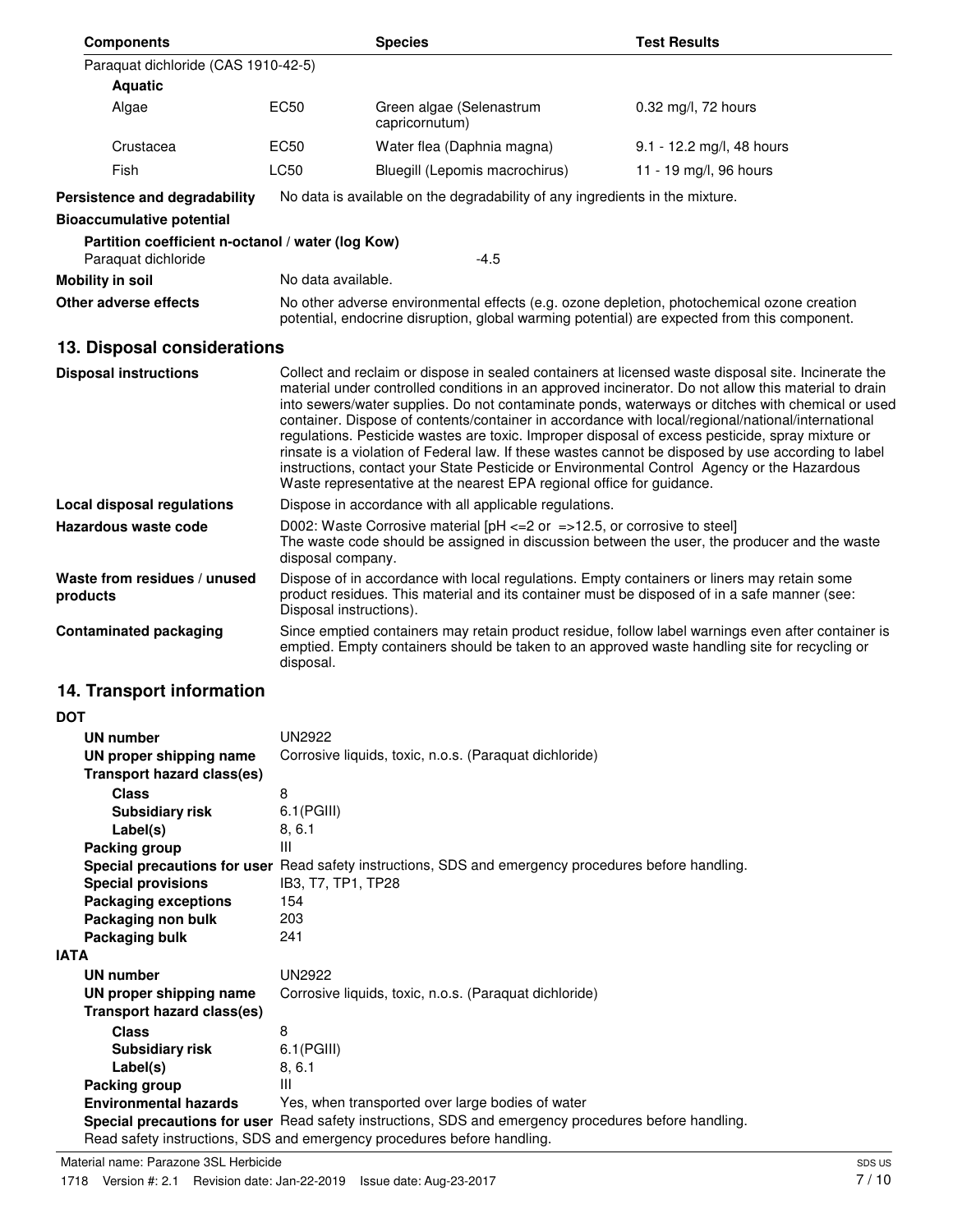| <b>IMDG</b>                       |                                                                                                      |
|-----------------------------------|------------------------------------------------------------------------------------------------------|
| <b>UN number</b>                  | <b>UN2922</b>                                                                                        |
| UN proper shipping name           | Corrosive liquids, toxic, n.o.s. (Paraquat dichloride), MARINE POLLUTANT                             |
| <b>Transport hazard class(es)</b> |                                                                                                      |
| <b>Class</b>                      | $\bf 8$                                                                                              |
| <b>Subsidiary risk</b>            | 6.1(PGIII)                                                                                           |
| Label(s)                          | 8, 6.1                                                                                               |
| <b>Packing group</b>              | Ш                                                                                                    |
| <b>Environmental hazards</b>      |                                                                                                      |
| <b>Marine pollutant</b>           | yes                                                                                                  |
| <b>EmS</b>                        | Not available.                                                                                       |
|                                   | Special precautions for user Read safety instructions, SDS and emergency procedures before handling. |
| Transport in bulk according to    | Not established.                                                                                     |
| Annex II of MARPOL 73/78 and      |                                                                                                      |
| the IBC Code                      |                                                                                                      |
| <b>DOT</b>                        |                                                                                                      |
|                                   |                                                                                                      |
|                                   |                                                                                                      |
|                                   |                                                                                                      |
|                                   |                                                                                                      |
|                                   |                                                                                                      |
| <b>CORROSIVE</b>                  |                                                                                                      |
|                                   | <b>PG III</b>                                                                                        |
|                                   |                                                                                                      |
| 8                                 | 6                                                                                                    |
|                                   |                                                                                                      |
| IATA; IMDG                        |                                                                                                      |
|                                   |                                                                                                      |
|                                   |                                                                                                      |
|                                   |                                                                                                      |
|                                   |                                                                                                      |
|                                   |                                                                                                      |
|                                   |                                                                                                      |
|                                   |                                                                                                      |
| 8                                 | 6                                                                                                    |
|                                   |                                                                                                      |
| <b>Marine pollutant</b>           |                                                                                                      |
|                                   |                                                                                                      |
|                                   |                                                                                                      |
|                                   |                                                                                                      |
|                                   |                                                                                                      |
|                                   |                                                                                                      |
|                                   |                                                                                                      |
|                                   |                                                                                                      |
|                                   |                                                                                                      |
|                                   |                                                                                                      |
|                                   |                                                                                                      |
| <b>General information</b>        | IMDG Regulated Marine Pollutant.                                                                     |
|                                   |                                                                                                      |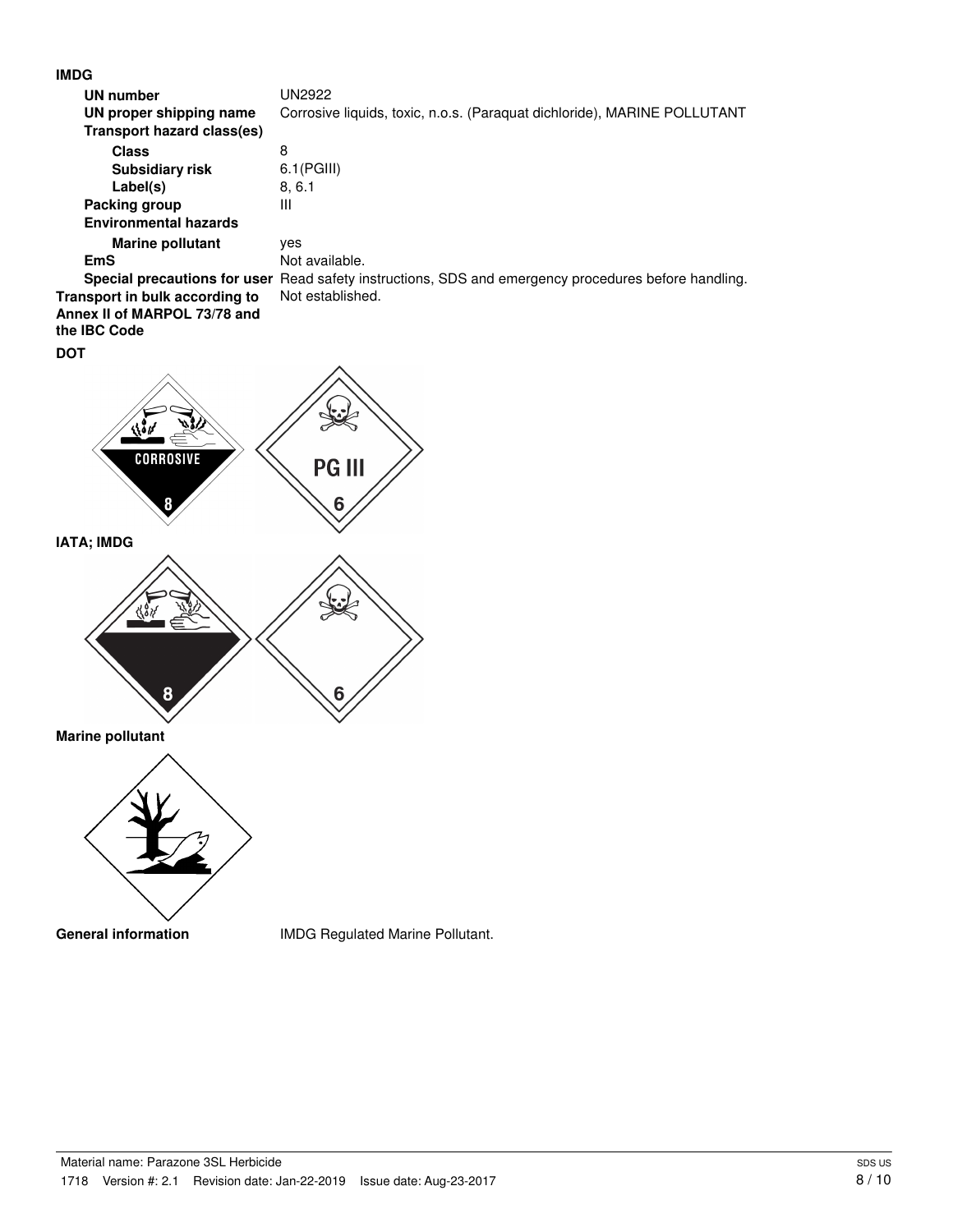# **15. Regulatory information**

| <b>US federal regulations</b>                                                                                                                                                                                                                                                                                                                                                             |                   | This product is a "Hazardous Chemical" as defined by the OSHA Hazard Communication<br>Standard, 29 CFR 1910.1200.<br>This product is registered under EPA/FIFRA Regulations as a RESTRICTED USE PESTICIDE. It<br>is a violation of Federal Law to use this product in any manner inconsistent with its labeling. Read<br>and follow all label directions. This product is excluded from listing requirements under EPA/TSCA.                                                                                                                                                                                                                                                                                                                                                                                                                                            |                                                   |                                                                   |                                                                   |  |  |  |  |
|-------------------------------------------------------------------------------------------------------------------------------------------------------------------------------------------------------------------------------------------------------------------------------------------------------------------------------------------------------------------------------------------|-------------------|-------------------------------------------------------------------------------------------------------------------------------------------------------------------------------------------------------------------------------------------------------------------------------------------------------------------------------------------------------------------------------------------------------------------------------------------------------------------------------------------------------------------------------------------------------------------------------------------------------------------------------------------------------------------------------------------------------------------------------------------------------------------------------------------------------------------------------------------------------------------------|---------------------------------------------------|-------------------------------------------------------------------|-------------------------------------------------------------------|--|--|--|--|
|                                                                                                                                                                                                                                                                                                                                                                                           |                   | This is a pesticide product registered by the United States Environmental Protection Agency and is<br>subject to certain labeling requirements under federal pesticide law. These requirements differ<br>from the classification criteria and hazard information required for safety data sheets (SDS), and<br>for workplace labels of non-pesticide chemicals. The hazard information required on the pesticide<br>label is reproduced below. The pesticide label also includes other important information, including<br>directions for use.                                                                                                                                                                                                                                                                                                                          |                                                   |                                                                   |                                                                   |  |  |  |  |
|                                                                                                                                                                                                                                                                                                                                                                                           |                   | HAZARD TO HUMANS AND DOMESTIC ANIMALS.                                                                                                                                                                                                                                                                                                                                                                                                                                                                                                                                                                                                                                                                                                                                                                                                                                  |                                                   |                                                                   |                                                                   |  |  |  |  |
|                                                                                                                                                                                                                                                                                                                                                                                           |                   | DANGER -- POISON<br>May be fatal if swallowed. Fatal if inhaled. Do not breathe spray mist. Wear a dust/mist respirator<br>as specified in the PPE section of this label. Causes irreversible eye damage. Wear protective<br>eyewear. Harmful if absorbed through skin. Do not get in eyes or on clothing. Avoid contact with<br>the skin. IMPORTANT: Inhalation is an unlikely route of exposure due to low vapor pressure and<br>large spray droplet size, but mucosal irritation or nose bleeds may occur. Prolonged contact with<br>this concentrated product can irritate your skin.<br><b>ENVIRONMENTAL HAZARDS</b><br>This product is toxic to wildlife. Do not apply directly to water, or to areas where surface water is<br>present or to intertidal areas below the mean high water mark. Do not contaminate water when<br>disposing of equipment washwater. |                                                   |                                                                   |                                                                   |  |  |  |  |
|                                                                                                                                                                                                                                                                                                                                                                                           |                   |                                                                                                                                                                                                                                                                                                                                                                                                                                                                                                                                                                                                                                                                                                                                                                                                                                                                         |                                                   |                                                                   |                                                                   |  |  |  |  |
| PHYSICAL AND CHEMICAL HAZARDS<br>This product is mildly corrosive to aluminum and produces hydrogen gas which may form a highly<br>combustible gas mixture. Do not mix or store in containers, spray tanks, nurse tanks, or such<br>systems made of aluminum or having aluminum fittings. This product is compatible with<br>high-density polyethylene and rubber-lined steel containers. |                   |                                                                                                                                                                                                                                                                                                                                                                                                                                                                                                                                                                                                                                                                                                                                                                                                                                                                         |                                                   |                                                                   |                                                                   |  |  |  |  |
| <b>Toxic Substances Control Act (TSCA)</b><br>TSCA Section 12(b) Export Notification (40 CFR 707, Subpt. D)                                                                                                                                                                                                                                                                               |                   |                                                                                                                                                                                                                                                                                                                                                                                                                                                                                                                                                                                                                                                                                                                                                                                                                                                                         |                                                   |                                                                   |                                                                   |  |  |  |  |
| Not regulated.<br><b>CERCLA Hazardous Substance List (40 CFR 302.4)</b><br>Not listed.<br><b>SARA 304 Emergency release notification</b>                                                                                                                                                                                                                                                  |                   |                                                                                                                                                                                                                                                                                                                                                                                                                                                                                                                                                                                                                                                                                                                                                                                                                                                                         |                                                   |                                                                   |                                                                   |  |  |  |  |
| PARAQUAT DICHLORIDE (CAS 1910-42-5)<br>OSHA Specifically Regulated Substances (29 CFR 1910.1001-1052)                                                                                                                                                                                                                                                                                     |                   |                                                                                                                                                                                                                                                                                                                                                                                                                                                                                                                                                                                                                                                                                                                                                                                                                                                                         | <b>10 LBS</b>                                     |                                                                   |                                                                   |  |  |  |  |
| Not regulated.                                                                                                                                                                                                                                                                                                                                                                            |                   |                                                                                                                                                                                                                                                                                                                                                                                                                                                                                                                                                                                                                                                                                                                                                                                                                                                                         |                                                   |                                                                   |                                                                   |  |  |  |  |
| Superfund Amendments and Reauthorization Act of 1986 (SARA)                                                                                                                                                                                                                                                                                                                               |                   |                                                                                                                                                                                                                                                                                                                                                                                                                                                                                                                                                                                                                                                                                                                                                                                                                                                                         |                                                   |                                                                   |                                                                   |  |  |  |  |
| SARA 302 Extremely hazardous substance<br><b>Chemical name</b>                                                                                                                                                                                                                                                                                                                            | <b>CAS number</b> | Reportable<br>quantity<br>(pounds)                                                                                                                                                                                                                                                                                                                                                                                                                                                                                                                                                                                                                                                                                                                                                                                                                                      | <b>Threshold</b><br>planning quantity<br>(pounds) | <b>Threshold</b><br>planning quantity,<br>lower value<br>(pounds) | <b>Threshold</b><br>planning quantity,<br>upper value<br>(pounds) |  |  |  |  |
| Paraquat dichloride                                                                                                                                                                                                                                                                                                                                                                       | 1910-42-5         | 10                                                                                                                                                                                                                                                                                                                                                                                                                                                                                                                                                                                                                                                                                                                                                                                                                                                                      |                                                   | 10                                                                | 10000                                                             |  |  |  |  |
| SARA 311/312 Hazardous<br>chemical                                                                                                                                                                                                                                                                                                                                                        | Yes               |                                                                                                                                                                                                                                                                                                                                                                                                                                                                                                                                                                                                                                                                                                                                                                                                                                                                         |                                                   |                                                                   |                                                                   |  |  |  |  |
| <b>Classified hazard</b><br>categories                                                                                                                                                                                                                                                                                                                                                    |                   | Acute toxicity (any route of exposure)<br>Skin corrosion or irritation<br>Serious eye damage or eye irritation<br>Specific target organ toxicity (single or repeated exposure)                                                                                                                                                                                                                                                                                                                                                                                                                                                                                                                                                                                                                                                                                          |                                                   |                                                                   |                                                                   |  |  |  |  |
| SARA 313 (TRI reporting)                                                                                                                                                                                                                                                                                                                                                                  |                   |                                                                                                                                                                                                                                                                                                                                                                                                                                                                                                                                                                                                                                                                                                                                                                                                                                                                         |                                                   |                                                                   |                                                                   |  |  |  |  |
| <b>Chemical name</b>                                                                                                                                                                                                                                                                                                                                                                      |                   |                                                                                                                                                                                                                                                                                                                                                                                                                                                                                                                                                                                                                                                                                                                                                                                                                                                                         | <b>CAS number</b>                                 | % by wt.                                                          |                                                                   |  |  |  |  |
| Paraquat dichloride                                                                                                                                                                                                                                                                                                                                                                       |                   |                                                                                                                                                                                                                                                                                                                                                                                                                                                                                                                                                                                                                                                                                                                                                                                                                                                                         | 1910-42-5                                         | $42.5 - 45.1$                                                     |                                                                   |  |  |  |  |
| Other federal regulations                                                                                                                                                                                                                                                                                                                                                                 |                   |                                                                                                                                                                                                                                                                                                                                                                                                                                                                                                                                                                                                                                                                                                                                                                                                                                                                         |                                                   |                                                                   |                                                                   |  |  |  |  |
|                                                                                                                                                                                                                                                                                                                                                                                           |                   |                                                                                                                                                                                                                                                                                                                                                                                                                                                                                                                                                                                                                                                                                                                                                                                                                                                                         |                                                   |                                                                   |                                                                   |  |  |  |  |

**Clean Air Act (CAA) Section 112 Hazardous Air Pollutants (HAPs) List**

Not regulated.